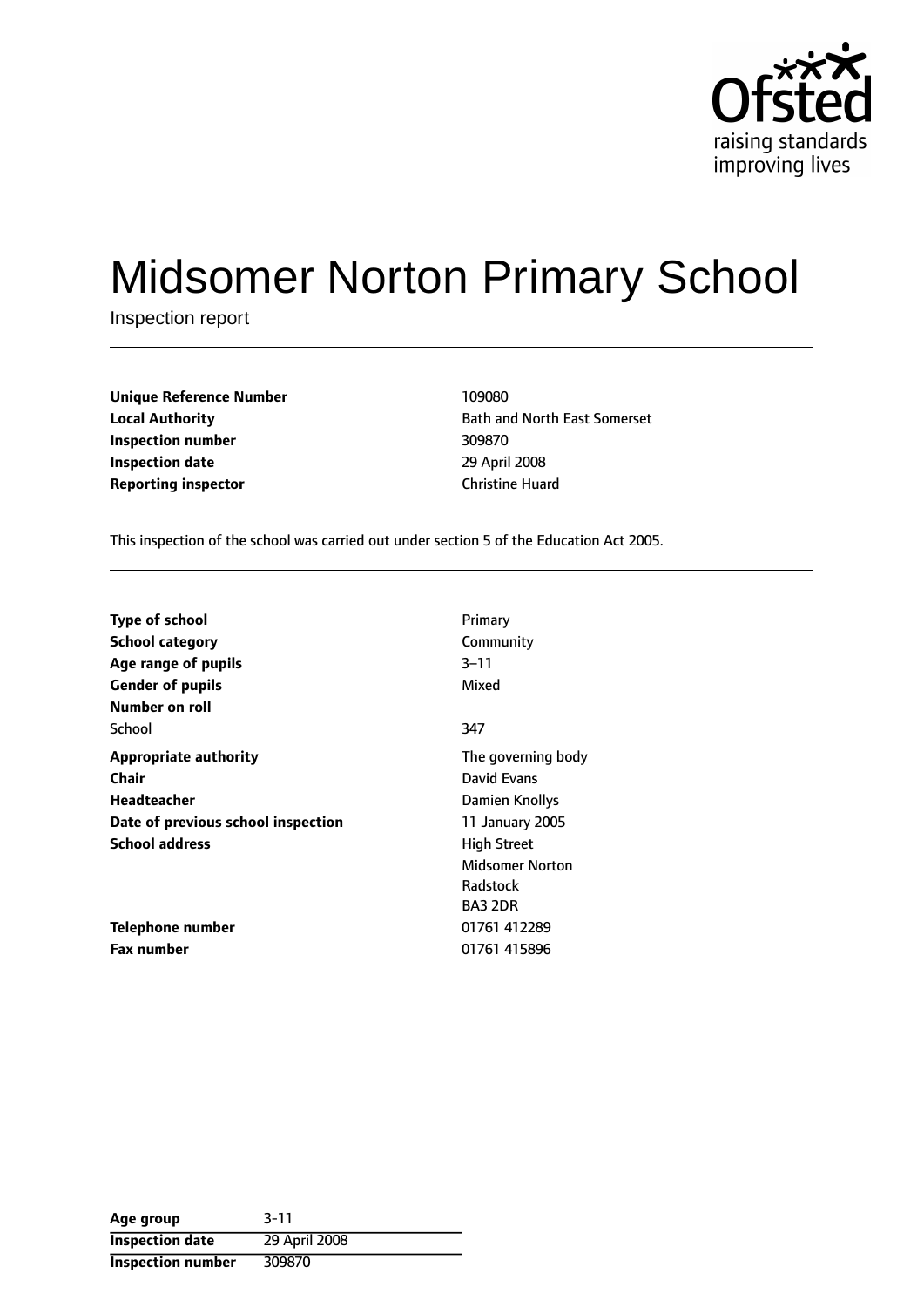.

© Crown copyright 2008

#### Website: www.ofsted.gov.uk

This document may be reproduced in whole or in part for non-commercial educational purposes, provided that the information quoted is reproduced without adaptation and the source and date of publication are stated.

Further copies of this report are obtainable from the school. Under the Education Act 2005, the school must provide a copy of this report free of charge to certain categories of people. A charge not exceeding the full cost of reproduction may be made for any other copies supplied.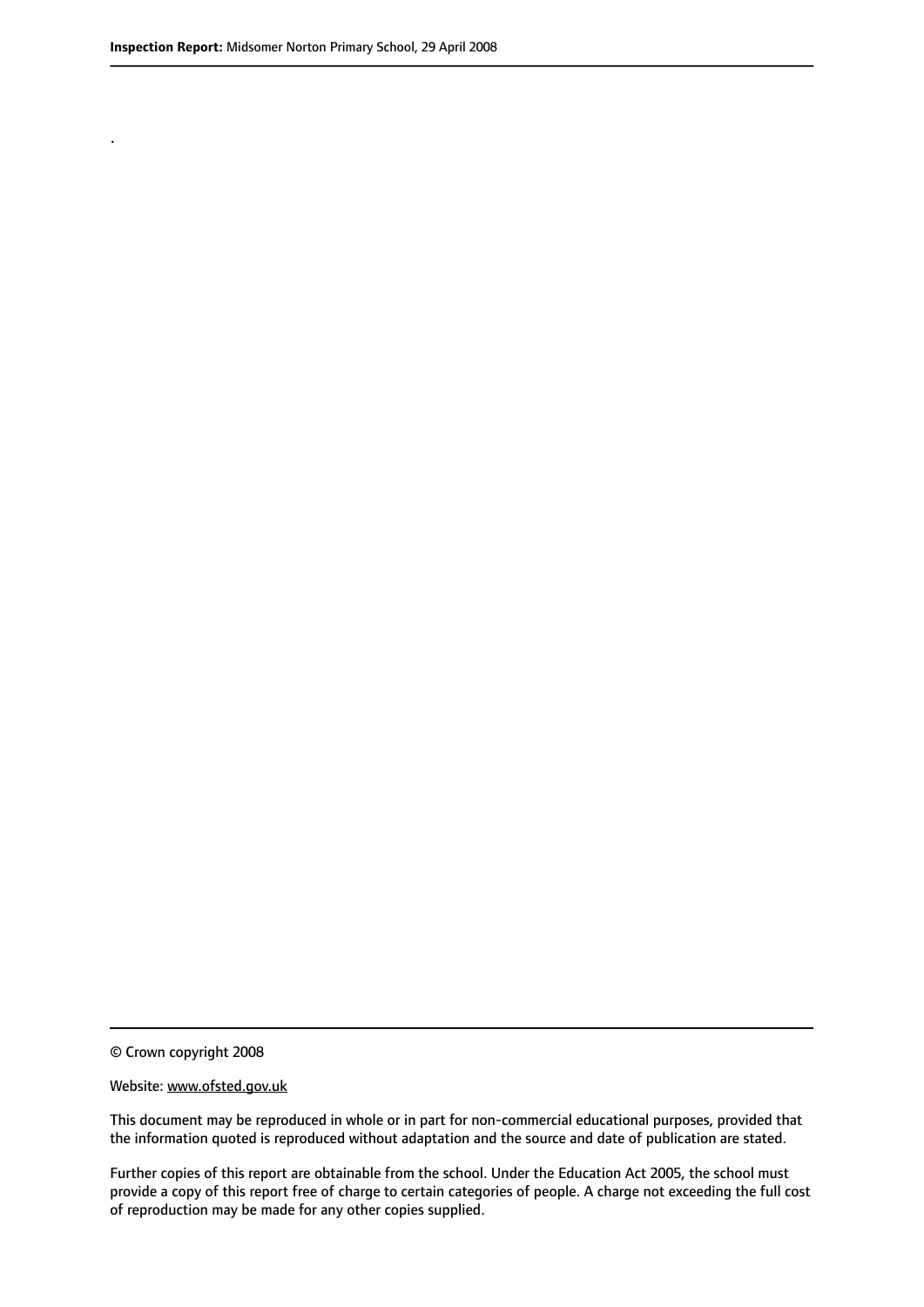## **Introduction**

The inspection was carried out by one Additional Inspector who evaluated the overall effectiveness of the school and investigated the following issues: the effectiveness of measures taken to support progress in the Foundation Stage and Years 1 and 2, particularly in writing and mathematics; the success of the new behaviour policy in eradicating bullying; and, the effectiveness of leadership and management in the Foundation Stage.

Evidence was gathered from an examination of the school's documentation, parents' questionnaires and pupils' work, observations of pupils in classes, around the school and in the playground, as well as interviews with members of the senior management team, pupils, governors and parents.

Other aspects of the school's work were not investigated in detail, but the inspector found no evidence to suggest that the school's own assessments, as given in its self-evaluation, were not justified, and these have been included where appropriate in this report.

## **Description of the school**

Most pupils attend this large primary school from the local area. Nearly all pupils are of White British descent. The headteacher took up post in January 2006.

## **Key for inspection grades**

| Grade 1 | Outstanding  |
|---------|--------------|
| Grade 2 | Good         |
| Grade 3 | Satisfactory |
| Grade 4 | Inadequate   |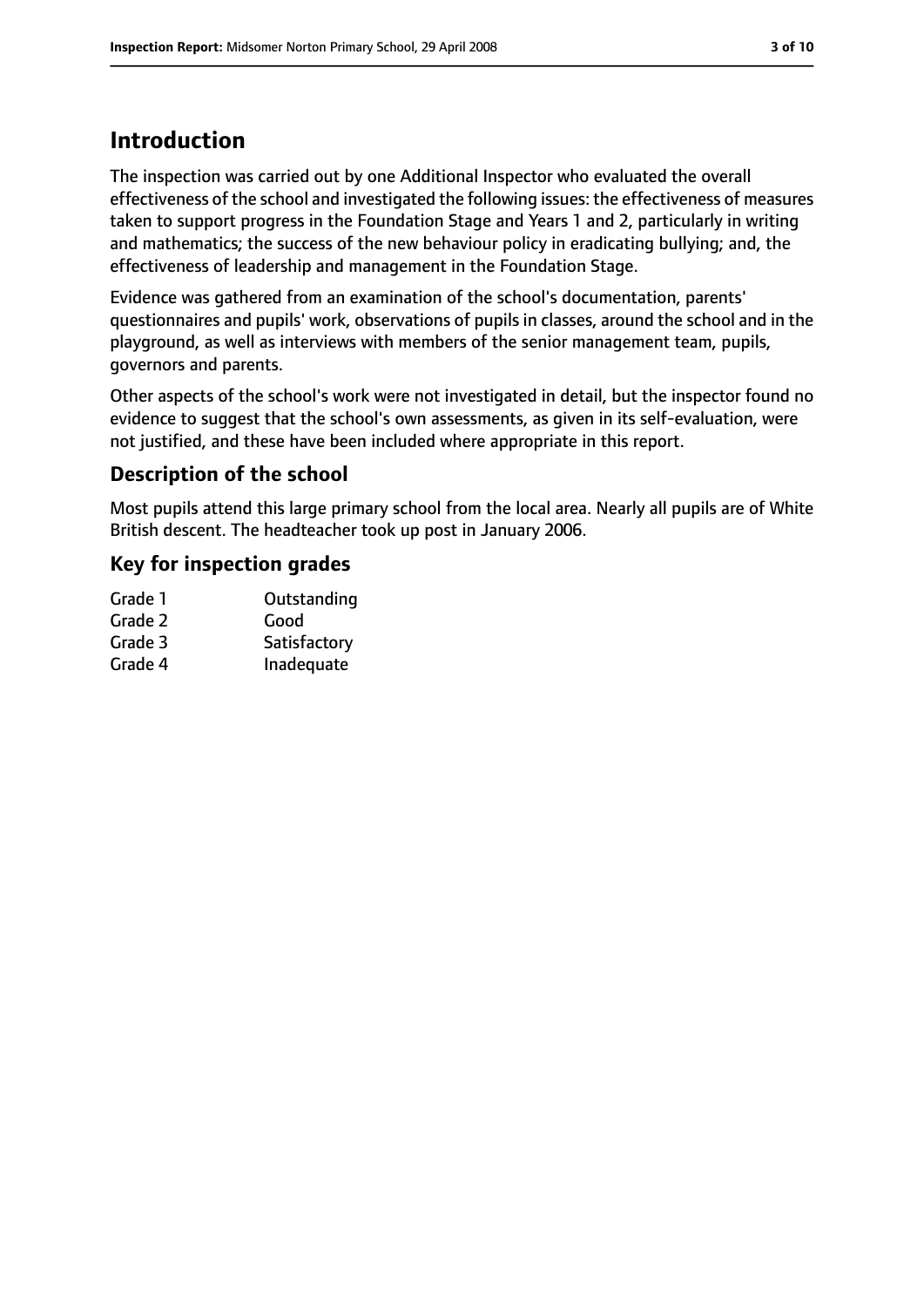## **Overall effectiveness of the school**

#### **Grade: 2**

Midsomer Norton Primary is a good school. It provides a good education for its pupils in a stimulating learning environment. The school is aspirational for its pupils. It states, 'The vision we share is of a child leaving our school equipped with a diversity of skills and qualities to face the challenges of a complex world.' This underpins the whole ethos and ensures the curriculum followed is comprehensive, exciting and motivating. Parents are very supportive of the school. One comment reflects the views of many, 'All the staff do their best for our children to ensure the experience is a good one and they reach their full potential.'

Children in the Nursery and Reception classes receive a good start to their education because teachers match activities well to their needs in an exciting learning atmosphere. Positive actions have been taken to raise standards in children's language and mathematical development and, as a result, they are now making good progress. Pupils in Years 1 and 2 make good progress in mathematics and reading and achieve well. Standards in writing are lower. This is because pupils' presentation and spelling skills are not good enough. The school is taking appropriate actions to address these weaknesses but, as yet, they have not had a significant impact on standards. In Years 3 to 6, pupils make good progress and achieve well, reaching above average standards in English, mathematics and science.

When visiting each classroom, it was evident from the excellent behaviour and enthusiastic responses that pupils greatly enjoy their education. The school lays a great emphasis on pupils being fully involved in their own learning. Teachers ensure that pupils know what they are going to learn. Resources, such as interactive whiteboards, are used skilfully by teachers and pupils alike. This collaboration helps make explanations clearer and lessons more interesting. Classroom management and organisation are particularly strong and teachers plan a good range of activities that enable all pupils to be purposefully employed even when not directly supervised. 'We're pushed to the limit', was the dramatic response by one pupil when asked if teachers gave challenging tasks. However, he and his friends bubbled with enthusiasm as they went on, 'They really help us to reach much higher levels than we thought we could.' Pupils respond to questions thoughtfully and are encouraged to explore and share ideas with their 'talk partners'. They assess how well they have learned at the end of each lesson, and sometimes assess how successful their friends and peers have been in their learning. Teachers assess work carefully and use the information gained to plan future work that is well matched to pupils' differing needs. Older pupils say marking helps them to understand what they need to do to improve further.

It is evident from walking round the school that there is a stimulating and vibrant curriculum. Lively and exciting displays of pupils' work bring the school to life and are evidence of the way in which pupils' achievements are valued and celebrated. Learning themes embrace many disciplines. Topic themes that focus on, for example, life in Africa or China ensure that pupils are gaining an excellent awareness of other cultures. Outstanding enrichment activities such as 'Retreat Week', where pupils have the opportunity to learn skills they would not otherwise experience, such as massage, and a wide range of visits and visitors all serve to enrich pupils' learning. An excellent programme for the personal, social and health education of the pupils contributes effectively to their outstanding personal development.

The pupils are extremely well nurtured, and the care and concern that are provided for them on a day to day basis are outstanding. Parents were grateful to be consulted about a new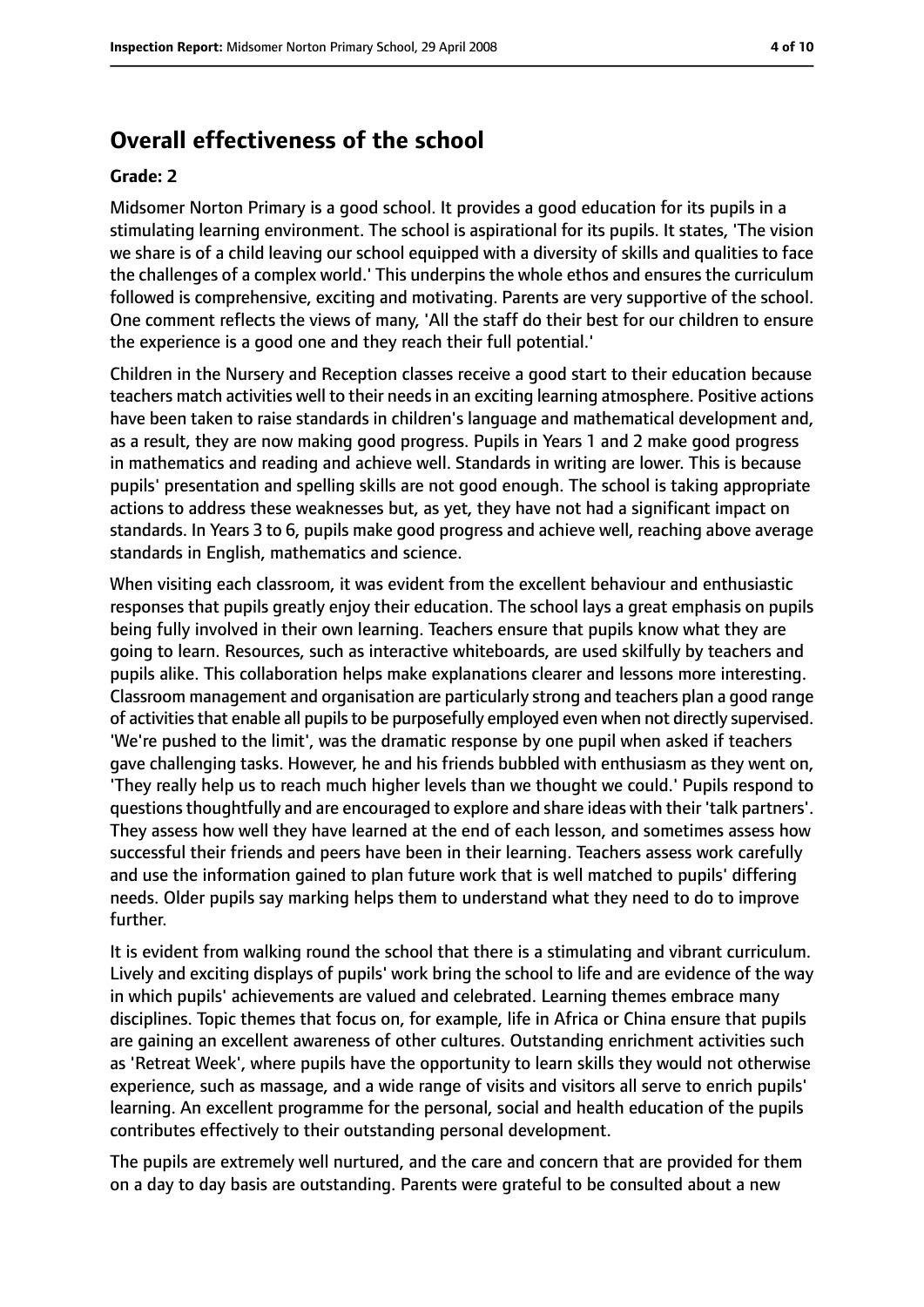behaviour policy, which is easily understood and has been effective in stamping out the few instances of poor and anti-social behaviour. Both their personal and academic development are very carefully monitored from the time pupils enter the school. Targets set are challenging and regularly reviewed. Pupils are confident that there is always someone they can talk to about problems; and they do getsorted out. Many parents of children with learning difficulties and/or disabilities commented on the very good support that their children receive from the school and the helpfulness and approachability of staff in sorting out any problems or concerns.

Pupils learn and play together in a harmonious atmosphere. Older pupils take responsibility for younger onesin the playground and ensure that all those who want to play have the opportunity. Pupils are thoughtful and responsive in class, and reflect maturely on their learning and the experiences they have. They have an excellent understanding of the need to feel and stay safe and the importance of a healthy lifestyle. Pupils enthuse about the wide range of playground activities and how the school council keeps the range of activities and equipment constantly under review. They chatter knowledgeably and excitedly about the meaning of a healthy lifestyle, and are proud of the help that Bath rugby club has given them with their diet and fitness training. Pupils are adamant that there is no bullying. They recognise that they have a responsibility to others and proudly relate their involvement in local and national charity fundraising activities. The school councillors are very active, take their roles very seriously, and have a mature outlook in considering how they can make things better for the school and its pupils. Pupils are very aware of contemporary environmental concerns and have recently gained their 'Eco Schools' bronze award. Pupils' well developed skills in numeracy and literacy and in collaborative working provide a good preparation for the next stage of their education and later life.

The headteacher provides strong, supportive leadership. He has a clear vision for the direction of the school and this is shared by staff and governors alike. Staff and governors know how well the school is doing, and their self-evaluation is accurate. There is a clear understanding of what the school needs to do to improve further and challenging targets have been set. There is a good capacity to bring about these improvements. The school uses data well to check its own performance and the monitoring system to evaluate the quality of teaching and learning is thorough and vigorous. The rigorous tracking systems enable the staff to identify problems and take action to address weakness promptly. This is reflected in the actions taken to improve mathematics, where standards have improved significantly. Management responsibilities have been distributed widely and curricular groups make a good contribution to school development. However, the Foundation Stage, although improving rapidly, is not yet working fully as a cohesive unit because it is without a designated leader. Teachers share good practice and are mutually supportive. The governors provide good support and challenge and are fully involved in the strategic development of the school. The school development plan provides a very good basis for ongoing improvement and is closely linked with the Every Child Matters agenda.

## **Effectiveness of the Foundation Stage**

## **Grade: 2**

Children join the Nursery class with the skills expected for their age. Children in the Nursery and Reception classes make good progress and are now on course to reach above average standards by the time they join Year 1. They have made good progress as a result of the increased emphasis on developing mathematics and literacy skills through exciting and practical activities which interest and motivate the children. Teaching is lively and stimulating and enables the children to learn effectively. Teachers make particularly good use of the outside area, planning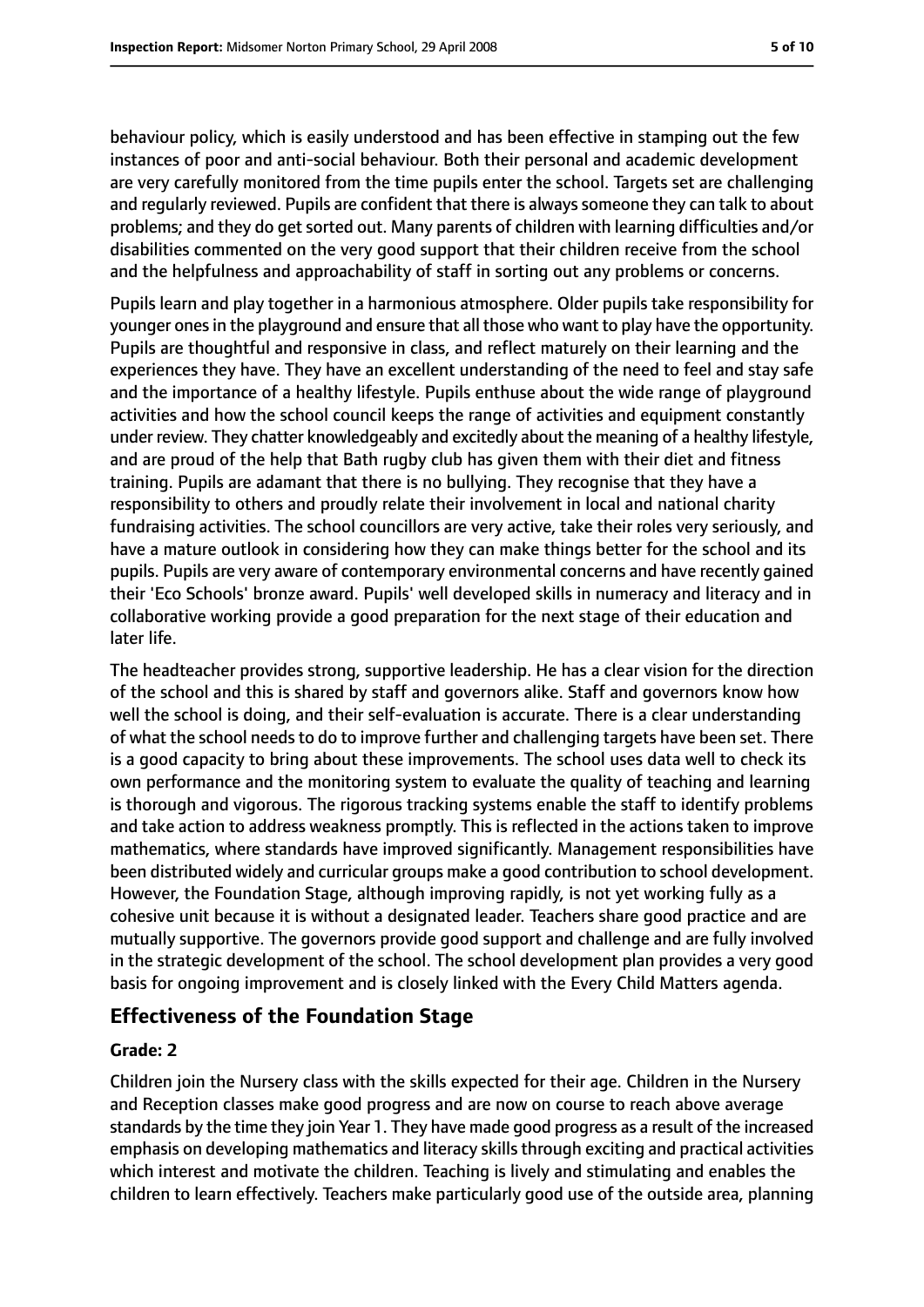interesting activities to support all the areas of the early years curriculum. During the inspection, many children were happily involved in planting seeds and discussing how they would look after them in order for them to grow. There is a good balance between those activities led by the teacher and those that children choose for themselves. Visits and visitors, as well as lively, interesting themes, make the curriculum and learning relevant and exciting. The care and attention given to children's welfare are very good. Children's progress is tracked carefully and those requiring extra support are quickly identified. However, although both year groups are doing well individually, there is a certain lack of cohesion between them. There is an unnecessary duplication of some procedures, such as those for assessment, as a result of there being no designated leader to pull things together.

## **What the school should do to improve further**

- Improve pupils' spelling and presentation skills, particularly in Years 1 and 2, in order to raise standards in writing.
- Improve the leadership and management of the Foundation Stage to ensure that the Nursery and Reception classes work as a cohesive unit rather than as two separate entities.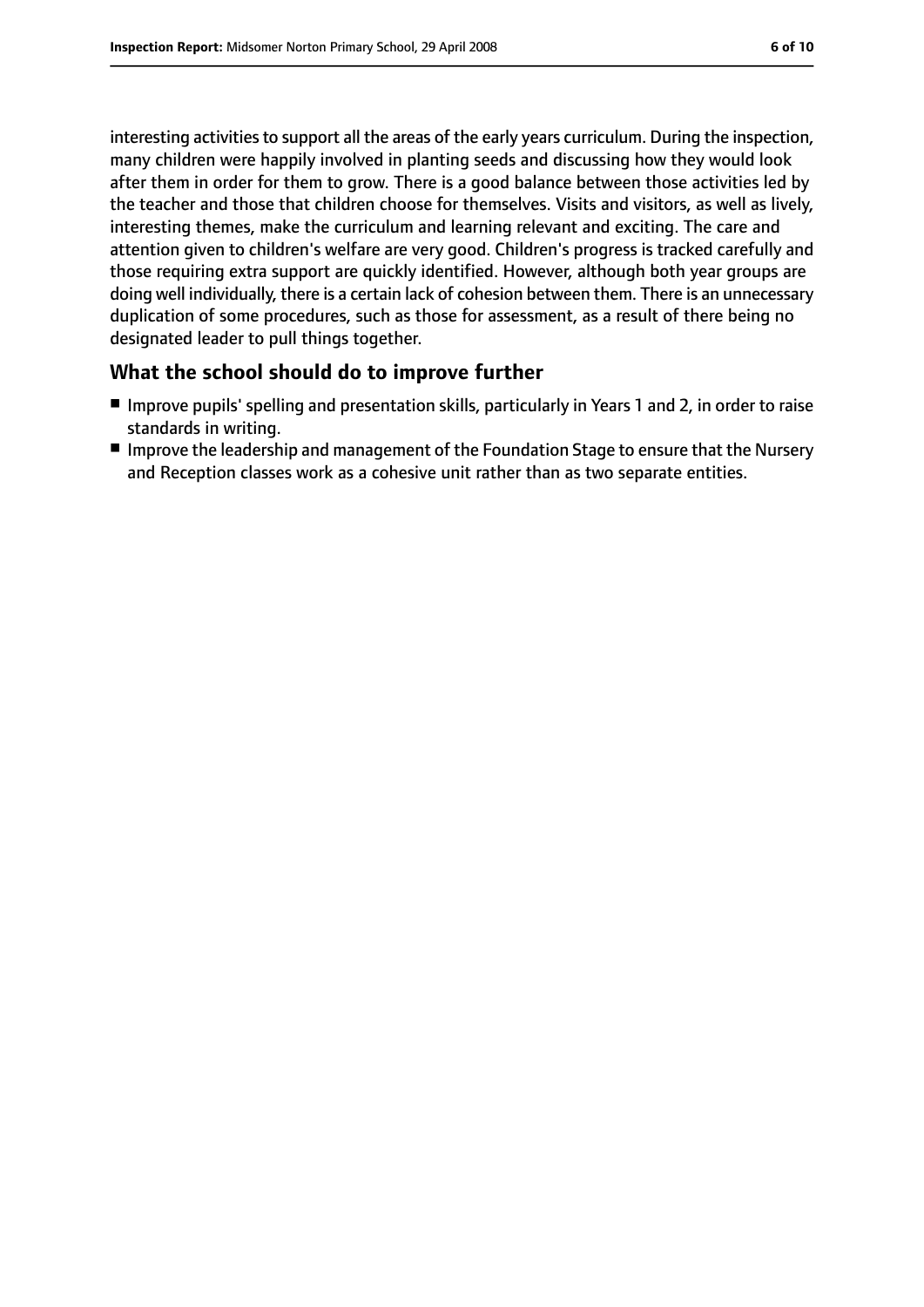**Any complaints about the inspection or the report should be made following the procedures set out in the guidance 'Complaints about school inspection', which is available from Ofsted's website: www.ofsted.gov.uk.**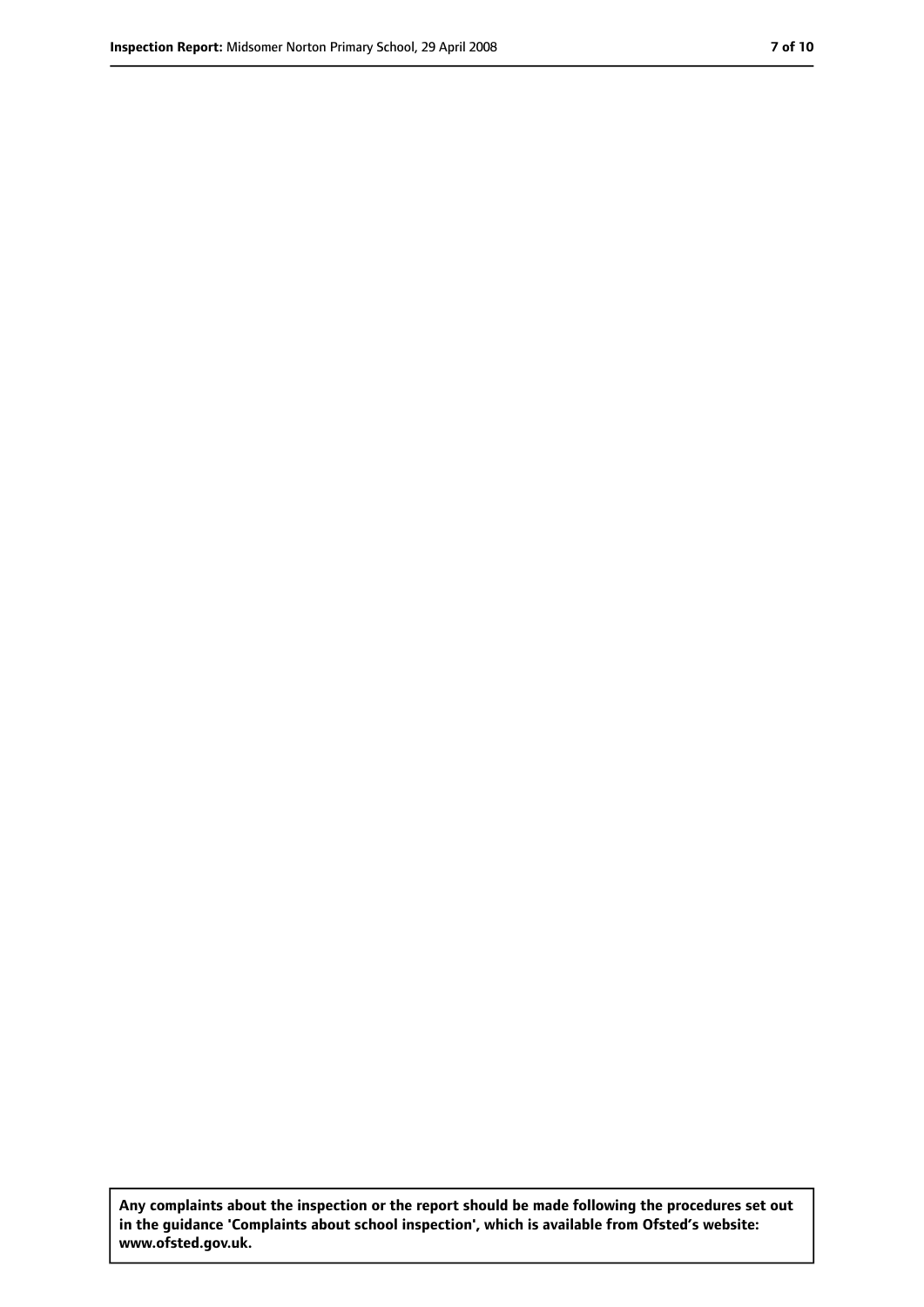#### **Annex A**

# **Inspection judgements**

| $^{\backprime}$ Key to judgements: grade 1 is outstanding, grade 2 good, grade 3 satisfactory, and | <b>School</b>  |
|----------------------------------------------------------------------------------------------------|----------------|
| arade 4 inadequate                                                                                 | <b>Overall</b> |

## **Overall effectiveness**

| How effective, efficient and inclusive is the provision of education, integrated<br>care and any extended services in meeting the needs of learners? |     |
|------------------------------------------------------------------------------------------------------------------------------------------------------|-----|
| Effective steps have been taken to promote improvement since the last<br>inspection                                                                  | Yes |
| How well does the school work in partnership with others to promote learners'<br>well-being?                                                         |     |
| The effectiveness of the Foundation Stage                                                                                                            |     |
| The capacity to make any necessary improvements                                                                                                      |     |

## **Achievement and standards**

| How well do learners achieve?                                                                               |  |
|-------------------------------------------------------------------------------------------------------------|--|
| The standards <sup>1</sup> reached by learners                                                              |  |
| How well learners make progress, taking account of any significant variations between<br>groups of learners |  |
| How well learners with learning difficulties and disabilities make progress                                 |  |

## **Personal development and well-being**

| How good is the overall personal development and well-being of the<br>learners?                                  |  |
|------------------------------------------------------------------------------------------------------------------|--|
| The extent of learners' spiritual, moral, social and cultural development                                        |  |
| The extent to which learners adopt healthy lifestyles                                                            |  |
| The extent to which learners adopt safe practices                                                                |  |
| How well learners enjoy their education                                                                          |  |
| The attendance of learners                                                                                       |  |
| The behaviour of learners                                                                                        |  |
| The extent to which learners make a positive contribution to the community                                       |  |
| How well learners develop workplace and other skills that will contribute to<br>their future economic well-being |  |

## **The quality of provision**

| How effective are teaching and learning in meeting the full range of the<br>learners' needs?          |  |
|-------------------------------------------------------------------------------------------------------|--|
| How well do the curriculum and other activities meet the range of needs<br>and interests of learners? |  |
| How well are learners cared for, quided and supported?                                                |  |

 $^1$  Grade 1 - Exceptionally and consistently high; Grade 2 - Generally above average with none significantly below average; Grade 3 - Broadly average to below average; Grade 4 - Exceptionally low.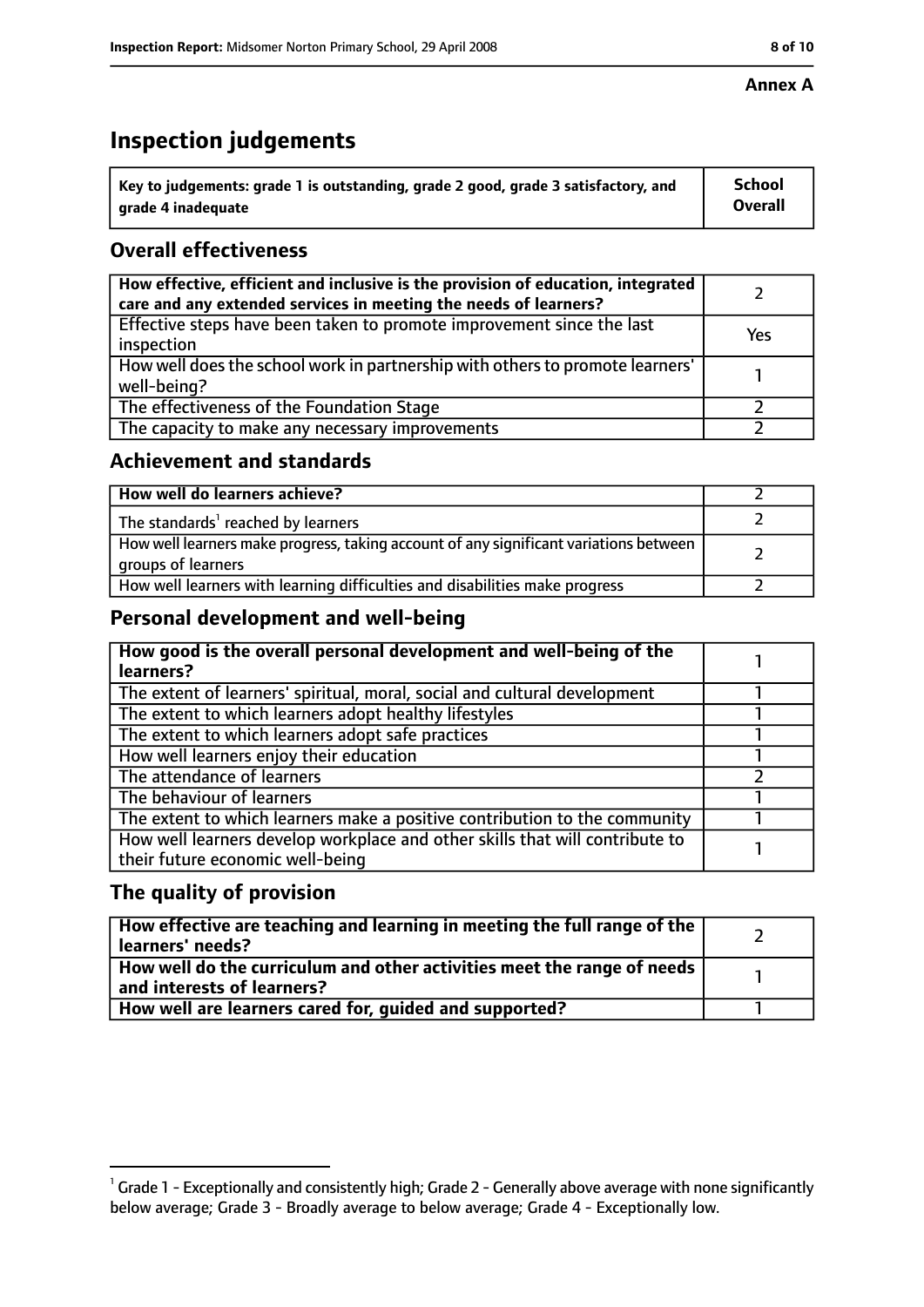# **Leadership and management**

| How effective are leadership and management in raising achievement<br>and supporting all learners?                                              |           |
|-------------------------------------------------------------------------------------------------------------------------------------------------|-----------|
| How effectively leaders and managers at all levels set clear direction leading<br>to improvement and promote high quality of care and education |           |
| How effectively leaders and managers use challenging targets to raise standards                                                                 |           |
| The effectiveness of the school's self-evaluation                                                                                               |           |
| How well equality of opportunity is promoted and discrimination tackled so<br>that all learners achieve as well as they can                     |           |
| How effectively and efficiently resources, including staff, are deployed to<br>achieve value for money                                          | 7         |
| The extent to which governors and other supervisory boards discharge their<br>responsibilities                                                  |           |
| Do procedures for safequarding learners meet current government<br>requirements?                                                                | Yes       |
| Does this school require special measures?                                                                                                      | <b>No</b> |
| Does this school require a notice to improve?                                                                                                   | No        |